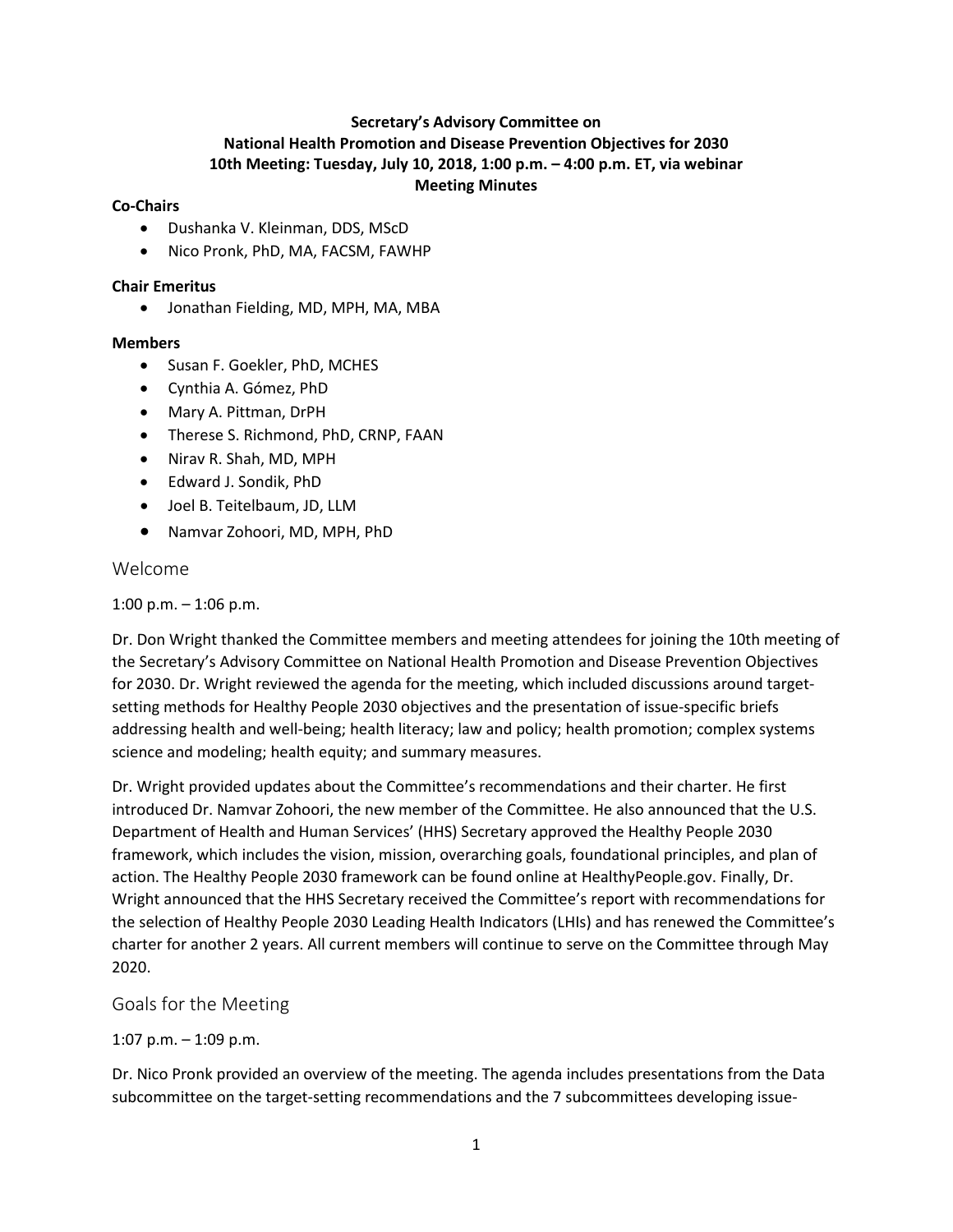specific briefs on the following topics: health and well-being; health literacy; law and policy; health promotion; complex systems science and modeling; health equity; and summary measures.

Dr. Pronk described the following goals for the meeting:

- Consider the recommendations from the Data Subcommittee.
- Develop, come to consensus around, and finalize recommendations regarding target setting for Healthy People 2030 objectives so that the recommendations can be delivered to the HHS Secretary.
- Deliberate the issues presented within each of the issue-specific briefs.
- Determine whether each of the briefs should be revised or approved for inclusion in a Committee report to the HHS Secretary.

Dr. Pronk added that any items the Committee is unable to address will be considered at the next meeting on September 6–7, 2018.

Overview and Purpose of the Issue-Specific Briefs Developed by Subcommittees

## 1:10 p.m.  $-$  1:15 p.m.

Dr. Pronk reviewed the purpose and audience of the issue-specific briefs. The briefs are intended to inform the Committee's work, identify definitions and terminology, and clarify the roles that certain concepts and approaches can play in Healthy People 2030. Originally, the briefs were intended only to inform the Committee and its work, but over time the Committee decided that, when possible, the briefs should be written in plain language so that they may also be used by stakeholders. However, the Committee acknowledged that it may be difficult to write some of the briefs in plain language due to the complex nature of the issues being discussed.

Dr. Pronk noted that the briefs are intended to reflect the Committee's current thinking and represent rapidly evolving areas that will benefit from monitoring and updating throughout the decade. The briefs are not intended to be exhaustive treatises, but are intended to be succinct and limited in length. Copies of the briefs were distributed to members for their review. Dr. Pronk noted that the discussion should focus on the substantive issues highlighted by the briefs and avoid wordsmithing or extensive editing.

If the briefs are approved by the Committee, they will be released using a similar process as for the approved reports and recommendations. Approved briefs will be compiled along with an introduction, delivered to the HHS Secretary for approval, and published online at HealthyPeople.gov.

Health and Well-Being Subcommittee: Review and Discussion of the Brief

# 1:16 p.m. – 1:35 p.m.

Dr. Pronk provided an overview of the Health and Well-Being brief. He noted that "health" and "wellbeing" describe separate but related states. "Health" refers to a person's physical and mental condition, implying fitness under changing circumstances, and must be safeguarded against threats from illness, injury, or death. "Well-being" is a more inclusive phenomenon that encompasses many aspects of life, including physical, mental, emotional, social, financial, occupational, intellectual, and spiritual. For many, well-being is a more unifying and motivating pursuit than health. Well-being and health have a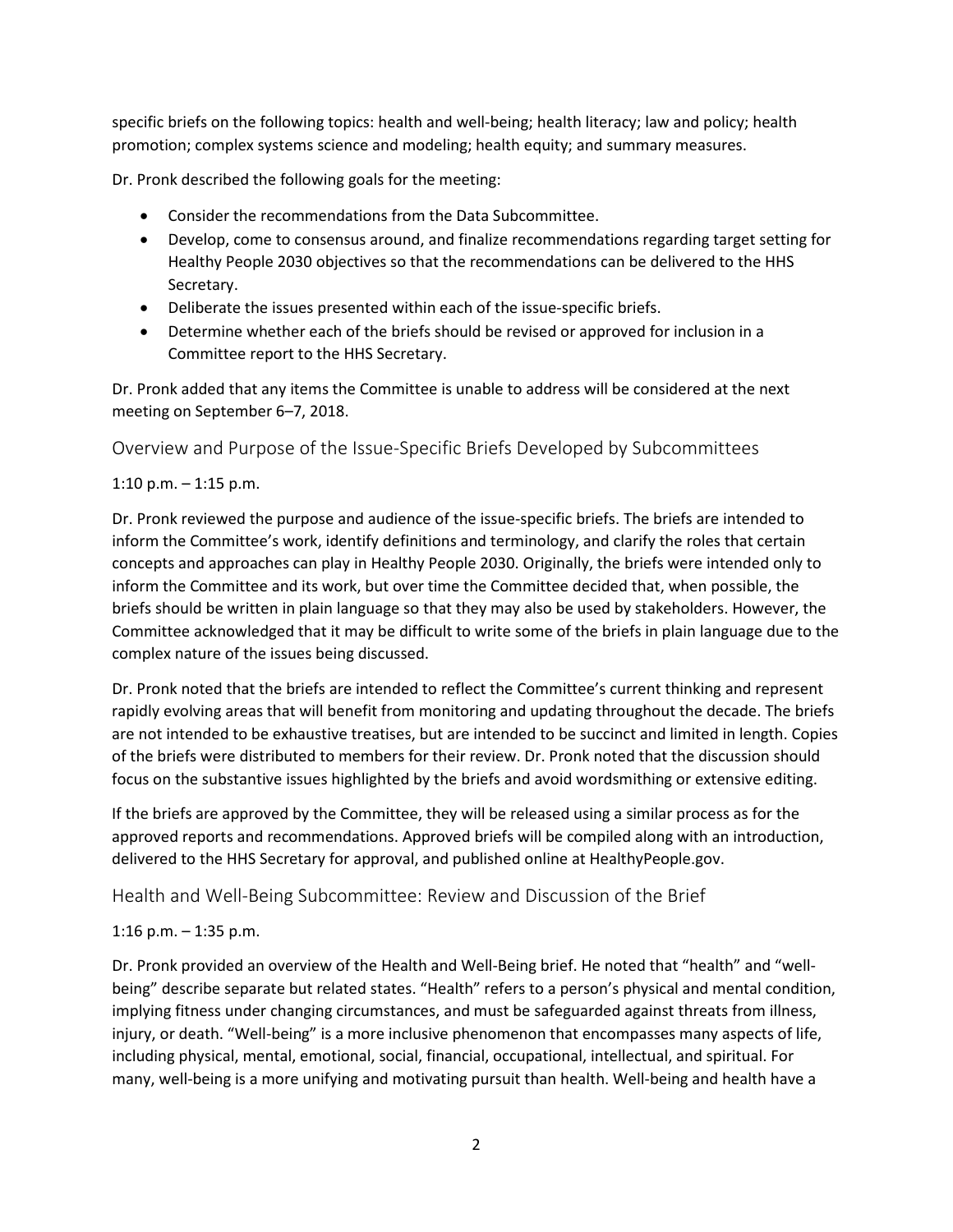close, mutually reinforcing relationship. However, in some cases, well-being can improve even if health is fading (e.g., if an individual fully accepts a circumstance such as deafness).

Healthy People 2020, both in concept and in measurement, currently approaches health and well-being from a multidimensional perspective, encompassing 3 domains: self-rated physical and mental health, overall well-being, and participation in society. Within the Healthy People 2030 framework, the phrase "health and well-being" appears within the vision, mission, foundational principles, plan of action, and overarching goals. The phrase has been defined as how people think, feel, and function—at a personal and social level—and how they evaluate their lives as a whole. The framework aligns health and wellbeing to health equity and social determinants by linking health and well-being to practical imperatives and to multisectoral policy. The brief concludes by noting that health and well-being are separate but related and mutually reinforcing experiences, and that the pursuit of well-being adds value beyond the pursuit of health alone.

Dr. Pronk noted that some of the feedback from the Committee focused on wordsmithing, which will not be discussed at the Committee meeting. One comment suggested that the brief is inconsistent in discussing how health and well-being relate to each other; in some phrases, health and well-being are described as separate, but elsewhere they overlap and are interdependent. Dr. Pronk agreed with the feedback and recommended revising the first sentence of the conclusion to say that health and wellbeing are separate but related.

### *Committee Discussion*

Dr. Jonathan Fielding recommended that the briefs be reviewed to ensure they are all written in plain language so that they are understandable by key external audiences. Dr. Pronk agreed and noted that the subcommittees were asked to be as succinct as possible. All briefs were reviewed and edited by Ms. Karen Harris Brewer for consistency in language.

Dr. Susan Goekler agreed with Dr. Fielding and recommended a cross-reference of the briefs to ensure consistency in language and definitions. Dr. Cynthia Gómez noted that some of the briefs were written after others, and therefore there may be some inconsistency as the Committee's thinking has evolved. Dr. Pronk agreed, and supported the recommendation to cross-reference the briefs.

Dr. Therese Richmond noted that the introduction of the brief describes health as a person's physical and mental condition, but also includes one's physical and mental condition in the description of wellbeing, implying that health is a subset of well-being rather than that they are separate but related ideas. She recommended including the graphic from the meeting slides in the actual brief and suggested that the subcommittee conceptualize a different way to describe the relationship between health and wellbeing so that it does not sound like health is a subset of well-being.

#### *Committee Vote*

The Committee unanimously approved the brief, pending the following revisions:

- Revise the first sentence of the conclusion to say health and well-being are separate but related.
- Add the graphic included in the slides to the brief itself to clarify that health is not a subset of well-being.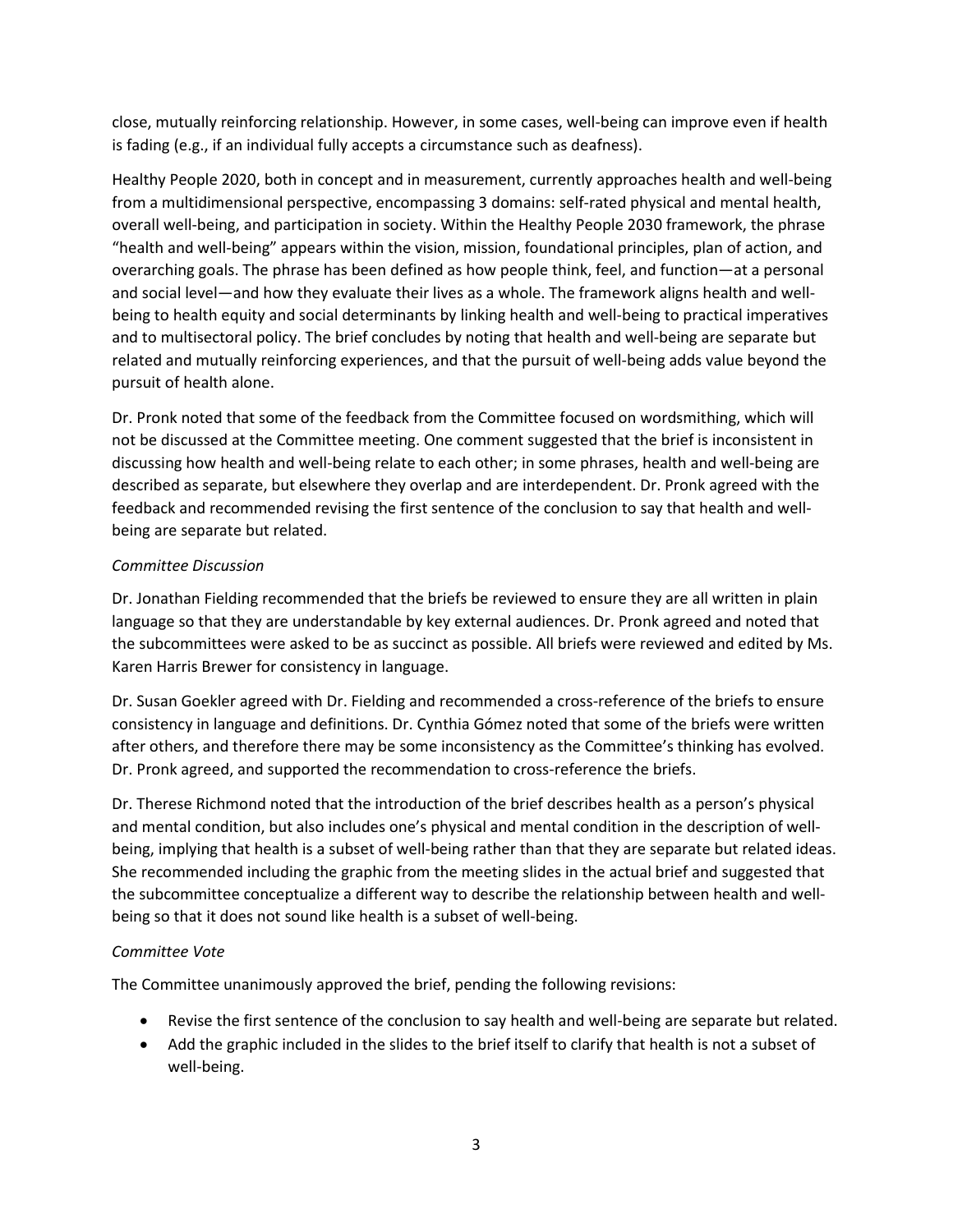• Conceptualize a different way to describe the relationship between health and well-being to ensure that it does not sound like health is a subset of well-being (specifically looking at the language in the introduction to the brief).

Data Subcommittee: Report and Recommendations Regarding Methodologies for Setting HP2030 Objective Targets

### 1:36 p.m. – 2:40 p.m.

Dr. Nirav Shah reviewed the charge of the Data subcommittee, which is to develop recommendations regarding the data core (data needs, data source standards, and progress reporting) and innovation related to data (changes in data sources, analysis and reporting; community data; summary measures; and the future of health data).

Dr. Shah reminded the Committee that, during the last Committee meeting, the Data subcommittee presented a summary of its consideration of target-setting methods, including background on target setting in previous decades of the Healthy People initiative, recommendations for target-setting methods, and recommended priorities and principles to consider in the application of target-setting methods.

Based on the Committee's feedback at the last meeting, the Data subcommittee revised the prioritization order of the target-setting methods, addressed disparities and health equity in setting targets, and developed guidance regarding clinical targets and target setting using expert opinion. The "better than the best" target-setting method is now ranked as the fourth preferred method, and "10 percent improvement" is the least recommended method, ranked ninth.

The subcommittee recommended appending a statement to each objective's target describing the extent and distribution of disparities among categories of the population template, as a single target may mask important disparities in health and well-being. In consideration of achieving health equity, the subcommittee recommended that each objective be examined to assess whether multiple targets addressing population subgroups are needed (in addition to a single overall target).

Finally, the subcommittee made minor revisions to the statement of the target-setting principles and added another principle: "Targets should represent meaningful change."

Dr. Shah reviewed the 5 recommendations:

**Recommendation 1:** The following principles should underlie a science-based approach to setting achievable targets for Healthy People 2030:

- Objectives should be science based.
- Supporting material for each objective must include the methods used to identify and justify the target and suggest at least 1 scenario that will likely achieve the target.
- Targets should represent meaningful change.
- Reducing disparities and improving health equity are critical goals.

**Recommendation 2:** Assure that the objective's target is achievable by review of research, trend analysis, and subgroup analysis, and identify principal methods to achieve improvement.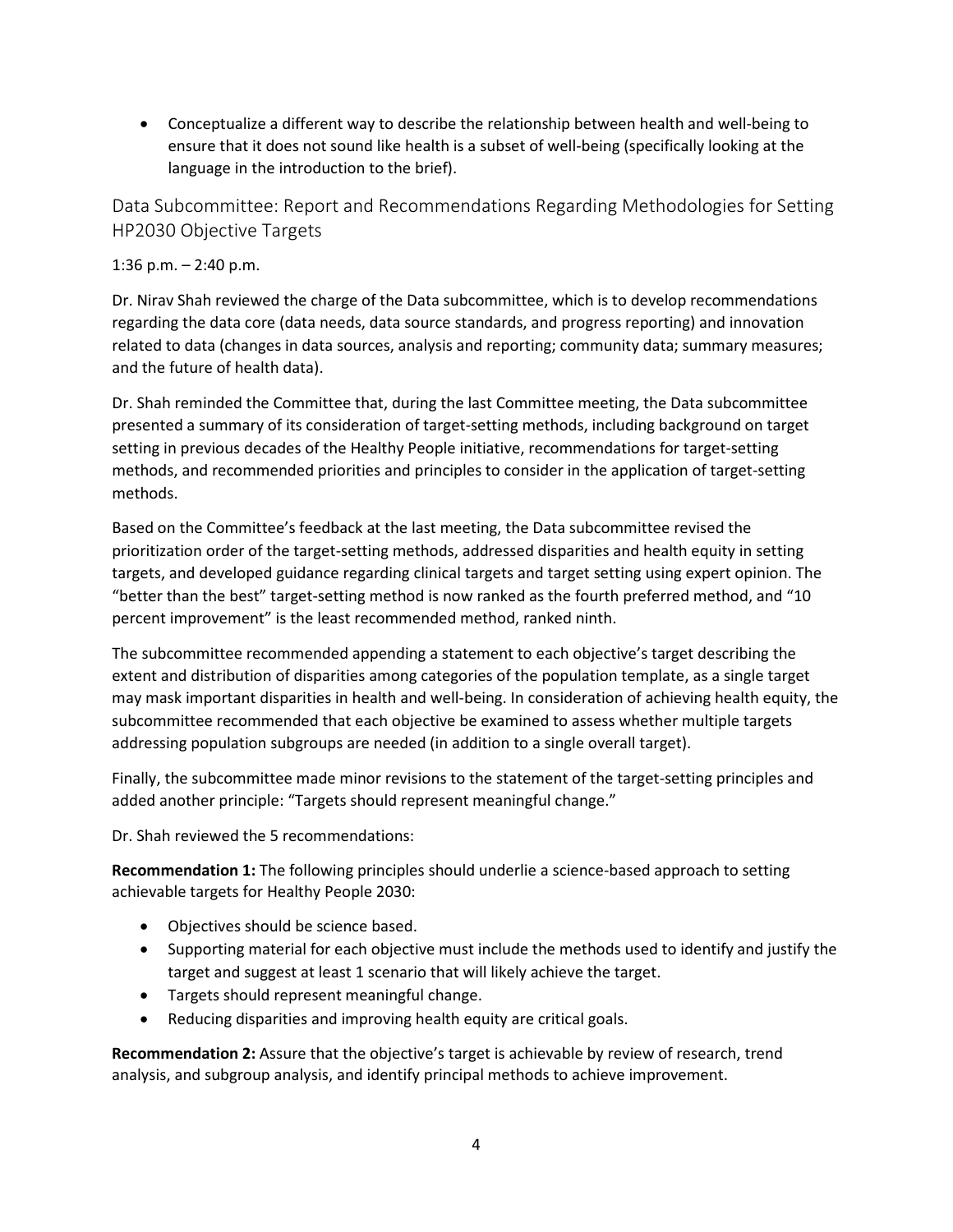**Recommendation 3:** A statement on the extent and distribution of disparities among categories of the population template should be appended to each objective's target. A single target may mask important health and well-being disparities. In consideration of achieving health equity it is recommended that each objective be examined to see if, in addition to a single overall target, multiple targets addressing subgroups are also needed.

**Recommendation 4:** Expert opinion and input from stakeholders/implementers can inform final target selection but should not be the only method used.

**Recommendation 5:** Prioritize target-setting methods in the following order:

- 1. Modeling and/or projection/trend analysis
- 2. Adapting recommendations from national programs, regulations, policies, and laws
- 3. Specific percentage point improvement
- 4. Better than the best
- 5. Minimal statistical significance
- 6. Retention of the previous Healthy People target
- 7. Total coverage/elimination
- 8. Maintain the baseline value as the target
- 9. 10 percent improvement

#### *Committee Discussion*

Dr. Fielding noted that including "specific percentage point improvement" and "10 percent improvement" as separate methods ranked differently is slightly confusing. Dr. Shah clarified that the "specific percentage point improvement" target should be evidence based, and Dr. Richmond added that the full report provides additional information and clarification about the target-setting methods.

Dr. Edward Sondik noted that each objective's target-setting method will be reviewed as part of the approval process for Healthy People. Ms. Emmeline Ochiai confirmed and explained that the objective targets and target-setting methods will be included with each objective as they go through the HHS clearance process. The Committee will not participate in the review process or provide comments on the specific targets set for each objective.

Dr. Fielding asked whether it would be possible to track the percentage of Healthy People 2030 objectives that use each target-setting method, and Ms. Ochiai replied that the subcommittee can add that as a recommendation to the report. Dr. Fielding, Dr. Sondik, and Dr. Dushanka Kleinman supported this addition.

Dr. Pronk recommended splitting the 2nd bullet of the target-setting principles into 2 bullets: "supporting material for each objective must include the methods used to identify and justify the target" and "there should be at least 1 scenario that will likely achieve the target." This would create 5 principles.

Dr. Zohoori asked how the 9 recommended target-setting methods differ from those used in Healthy People 2020. Dr. Shah responded that 60% of the Healthy People 2020 targets used the "10 percent improvement" method, and only 1.5% used modeling. However, the subcommittee was unsure whether the proposed prioritization order of target-setting methods was different from the prioritized order provided by the Secretary's Advisory Committee for Healthy People 2020. Dr. Sondik noted that, for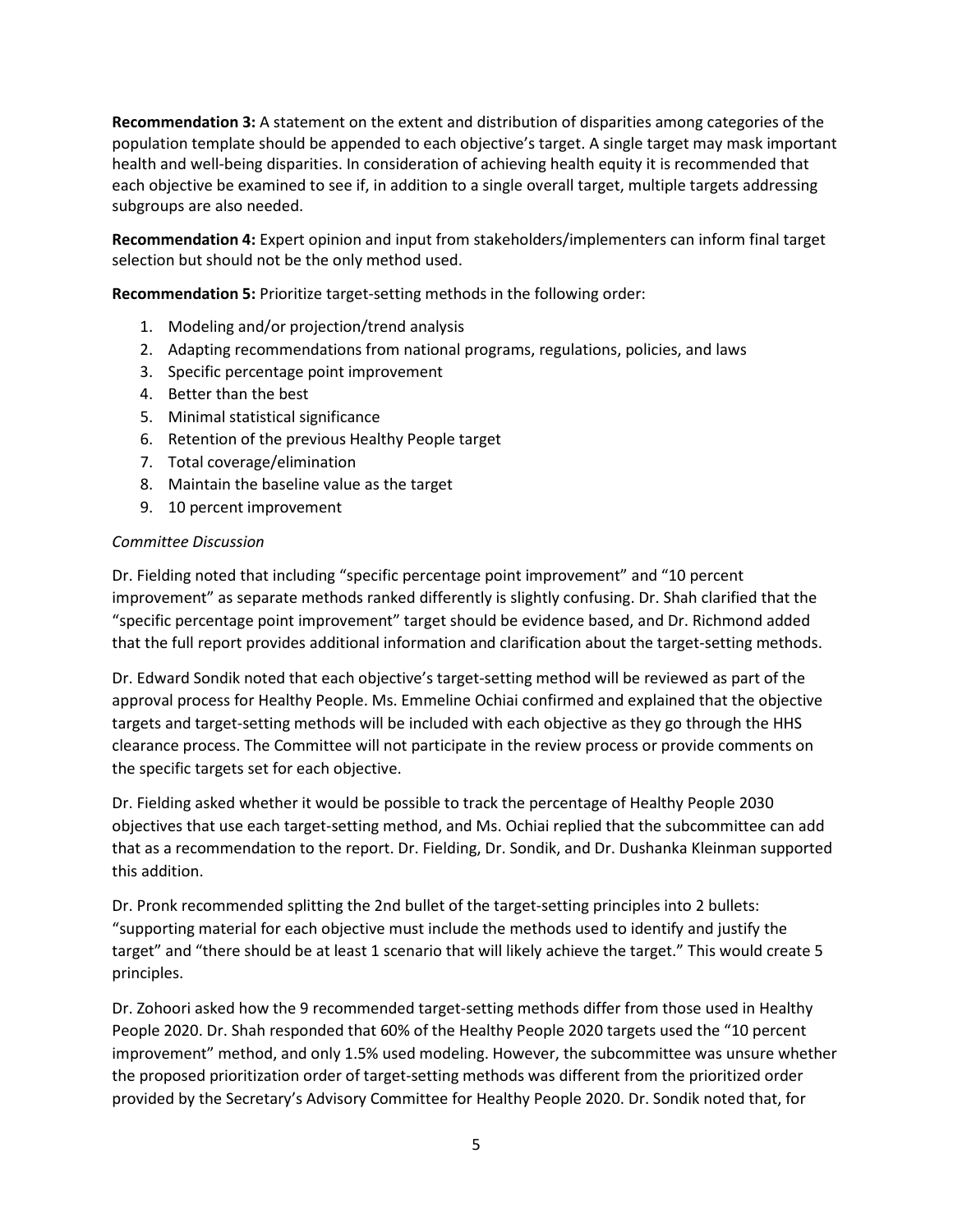Healthy People 2020, the Committee strongly recommended using the "better than the best" method to set targets. Ms. Ochiai noted that the "better than the best" method was required for all populationbased objectives in Healthy People 2010 but was not used as a target-setting method in Healthy People 2020. She added that Healthy People 2020 did not have a specific prioritization order for target-setting methods and that modeling or projection trend analysis was recommended as the first choice of targetsetting methods, though the majority of targets used the "10 percent improvement" method. The subject matter experts developing the objectives decided that, in the absence of modeling and projection trend analysis, "10 percent improvement" would be appropriate. Dr. Richmond noted that the proposed Healthy People 2030 target-setting methods provide a broad array of possible methods, and even if only a small number of objectives use modeling to set targets, there are still many other methods ranked higher than the "10 percent improvement" method.

Dr. Gómez suggested that the subcommittee include guidance on which subpopulations should be looked at within the subcommittee report and added that the Health Equity brief speaks about class disparities in addition to the more typical racial or ethnic disparities. Dr. Sondik clarified that the subcommittee report recommends using the categories included within the population template to look for disparities and inequities. However, in the past, a significant portion of objectives have not had enough data available to fill the population template; Dr. Sondik emphasized the importance of developing a more complete population template for objectives as part of the objective and data identification process. Dr. Gómez added that the use of race or ethnicity in looking at disparities has created an incorrect narrative about population groups and suggested that attention should instead be placed on class when studying broader systems and determinants of health. Dr. Sondik noted that the possibility of an objective having multiple targets is new for Healthy People 2030; this could make the initiative look different than it has in previous iterations and present a new opportunity for evaluating the impacts of these targets.

Dr. Sondik observed that expert opinion was highlighted in Recommendation 4, but was not part of the prioritized list of target-setting methods. The Committee agreed that expert opinion is not an independent method, but it is instead adjunct to multiple methods. Dr. Kleinman found the current order of recommendations confusing and suggested the order of Recommendations 4 and 5 be reversed, because the prioritized list of target-setting methods does not include expert opinion. The Committee agreed to reverse the order of Recommendations 4 and 5.

Next, the Committee discussed the origin of and justification for the "10 percent improvement" targetsetting method. Dr. Sondik raised concerns that this 10 percent threshold was first picked arbitrarily, with evidence subsequently found to support it, and has become a default method over time, instead of being specifically selected after reviewing the evidence and deductively determining an appropriate percentage point value. He and Dr. Mary Pittman suggested that a more appropriate target-setting methodology may use evidence to select a specific percentage point change, even if it is less than 10 percent. Dr. Zohoori suggested that it may be confusing to include both the third method, "specific percentage point improvement," and the ninth method, "10 percent improvement," on the list. Ultimately, the Committee decided to remove the "10 percent improvement" method from the list.

In discussing the "specific percentage point improvement" method, the Committee referenced the description presented at the last Committee meeting and agreed it implied that the percentage point selection should be evidence based. The Committee also agreed that the previous definition of this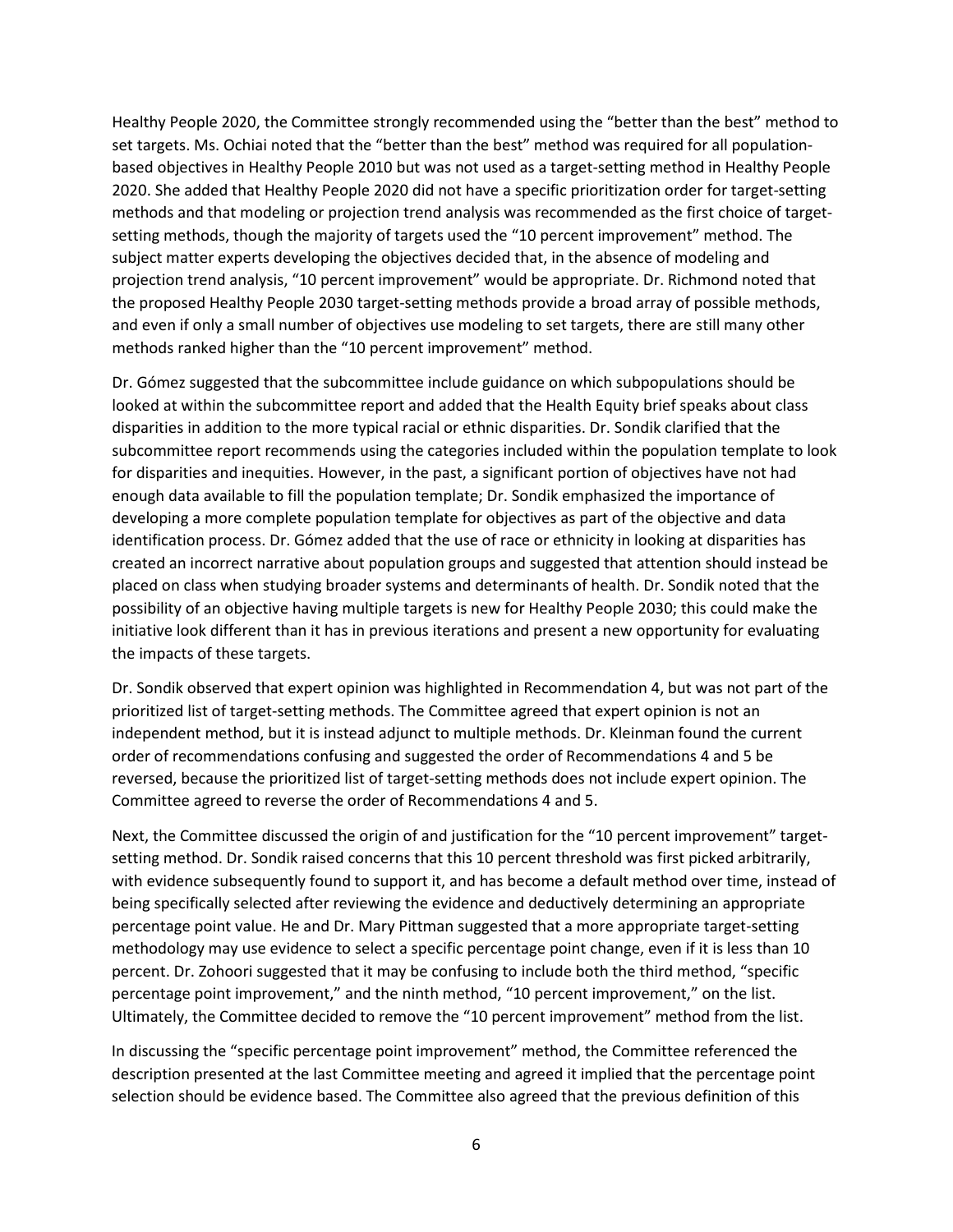method was confusing, because it suggested that the specific percentage point could be selected based on modeling, which overlaps with the first target-setting method, "modeling and/or projection/trend analysis." Dr. Gómez recommended using the phrase "data driven" or "evidence driven" instead of the word "specific" for the third method. Dr. Shah commented that all targets will likely be set by a combination of methods, and suggested that the Committee should not be too concerned about distinguishing the first and third methods because they will not be able to reach total exclusion. Ultimately, the Committee agreed to remove the language about modeling from the description of the third method in the report.

The Committee confirmed that the most significant changes in the Committee recommendations for target-setting methods for Healthy People 2030 (as compared to those for Healthy People 2020) are that this Committee's recommendations are explicit about target-setting principles; include a prioritized list of target-setting methods; and allow multiple targets for an objective.

#### *Committee Vote*

The Committee approved Recommendations 1 through 5, as amended below, by unanimous vote.

**Recommendation 1:** The following principles should underlie a science-based approach to setting achievable targets for Healthy People 2030:

- Objectives should be science based.
- Supporting material for each objective must include the methods used to identify and justify the target.
- At least 1 scenario should be suggested that will likely achieve the target.
- Targets should represent meaningful change.
- Reducing disparities and improving health equity are critical goals.

**Recommendation 2:** Assure that the objective's target is achievable by review of research, trend analysis, and subgroup analysis, and identify principal methods to achieve improvement.

#### **Recommendation 3:**

- A statement on the extent and distribution of disparities among categories of the population template should be appended to each objective's target.
- A single target may mask important health and well-being disparities. In consideration of achieving health equity it is recommended that each objective be examined to see if, in addition to a single overall target, multiple targets addressing subgroups are also needed.

**Recommendation 4:** Use target-setting methods in order of their recommended priority for use:

- 1. Modeling and/or projection/trend analysis
- 2. Adapting recommendations from national programs, regulations, policies, and laws
- 3. Evidence-based percentage point improvement
- 4. Better than the best
- 5. Minimal statistical significance
- 6. Retention of the previous Healthy People target
- 7. Total coverage/elimination
- 8. Maintain the baseline value as the target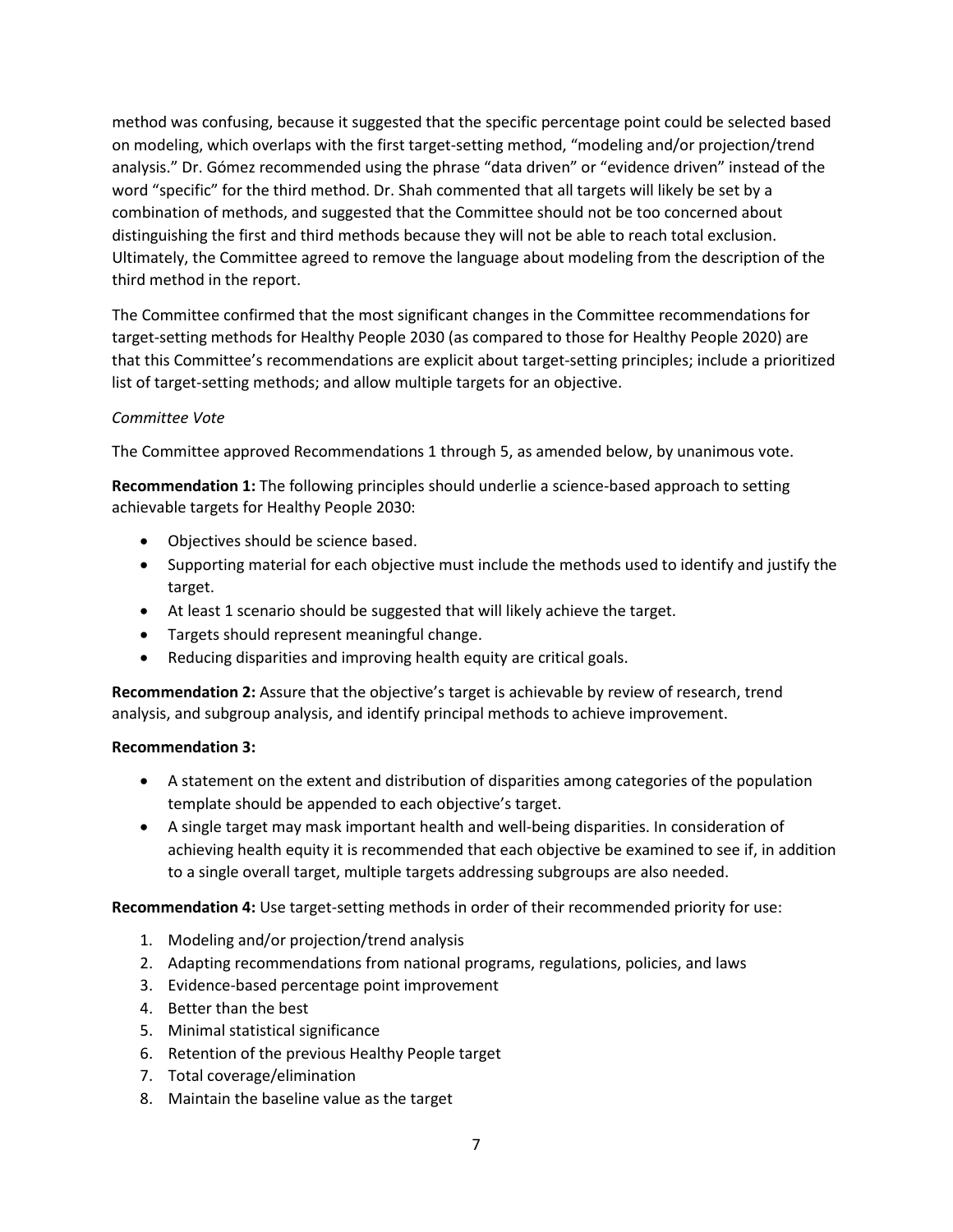**Recommendation 5:** Expert opinion and input from stakeholders/implementers can also inform final target selection.

Health Literacy Subcommittee: Review and Discussion of the Brief

## 2:41 p.m. – 3:05 p.m.

Dr. Kleinman introduced the Health Literacy subcommittee and provided an overview of the brief, specifically the definition of health literacy and emphasizing the importance of a systems approach. The brief posits that there should be greater alignment between the information and services provided by society and the capacity of people, and suggests that materials need to be accessible and digestible. Dr. Kleinman reviewed the previous comments from Committee members, which related to:

- Clarification and organization of ideas
- Clarification that the health context includes information in addition to service utilization and caregiving
- Inclusion of examples of organizations or associations' curricula, protocols, or policies
- Examples of literacy as well as skills and questionnaires for testing
- Importance of measuring literacy on content-specific issues
- Opportunity of measuring health literacy over time

## *Committee Discussion*

Dr. Fielding agreed that the brief would benefit from examples of programs that increase health literacy, since health literacy can be an abstract concept. The Committee appreciated the focus on health equity and on "meeting people where they are" in the brief.

Dr. Zohoori asked whether the definition of health literacy, which focuses on societal information and service provision, was an intentional affirmation that health literacy can only be achieved on a societal scale as opposed to through individuals' skill improvement. Dr. Kleinman clarified that while the brief's systems approach emphasizes the role of society in achieving health literacy, it is not intended to replace skill development on an individual level. She highlighted that even populations with proficient or advanced health literacy encounter challenges navigating the health system or comprehending health information.

Dr. Fielding commented that health literacy encompasses other aspects of health and well-being beyond the medical system, such as environmental health threats or chronic disease reduction, which may necessitate partnering with the broader education sector. He also noted that an individual's health literacy not only affects him or herself, but also affects his or her family and friends; a younger person is often responsible for interpreting health-related messages so that an older person can understand them, possibly due to different levels of English proficiency or educational achievement. Dr. Fielding added that validation is a critical component of health literacy; health communication should include a multi-way exchange so that the provider of information can ensure that the individual has accurately grasped the concept.

Dr. Goekler agreed with Dr. Fielding, and added that communicating to a wide range of audiences does not require tailoring the message to the lowest common denominator, but instead requires ensuring that the entire communication system captures all individuals, including through considerations of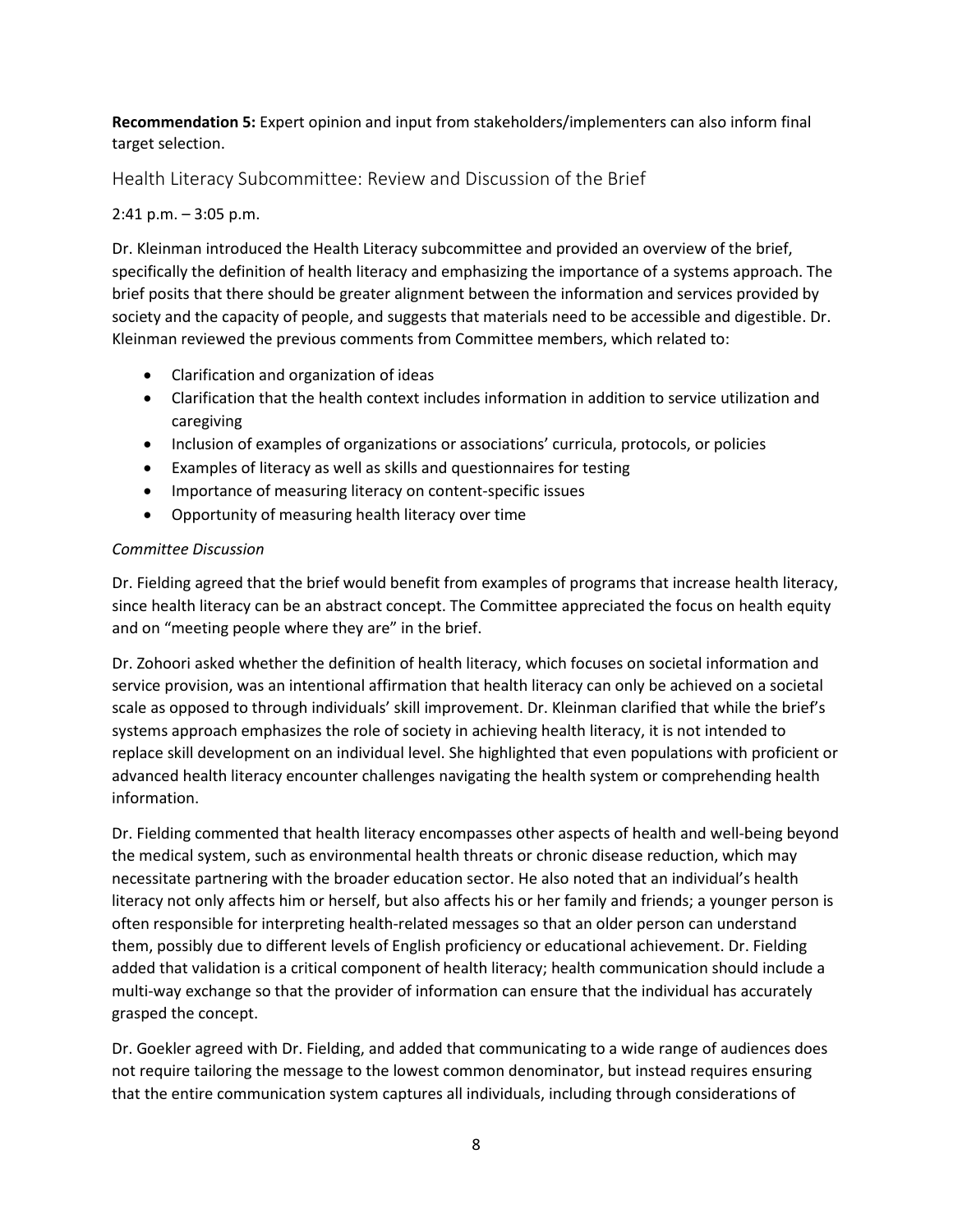whether somebody needs a translator or whether ideas need to be phrased in plain language. She added that the message needs to be accessible and understandable, and noted that those requirements may change over time in the event that an individual's cognitive abilities diminish.

### *Committee Vote*

The Committee unanimously approved the brief, pending the following updates that overtly address the following aspects of the health literacy brief:

- Use tangible examples of programs that have increased health literacy, because it can feel like an abstract topic. Cultural context should be considered when providing examples.
- Strike a balance between emphasizing a systems approach while still promoting individual skill development and improvement, in order to reinforce that these are not mutually exclusive.
- Health literacy goes beyond the medical sector to include broader health and wellness topics like environmental health threats and chronic disease reduction, which suggests there should be partnerships with the broader education sector.
- Health literacy is not just an individual issue, but also an issue for families and friends: a younger person often interprets messages in a way that an older person can understand, perhaps due to different English proficiency or educational achievement.
- Validation is a part of health literacy: the communication has to be an interchange so that the provider of the information can ensure that the person has in fact comprehended the concept.
- Communicating to a wide range of audiences does not entail tailoring the message to the lowest common denominator, but ensuring that the entire communication system captures all possible individuals, including through considerations of whether somebody needs a translator or whether ideas and materials need to be phrased in plain language.
- The message needs to be accessible and understandable, a goal that may change over time as an individual's cognitive abilities diminish.

## Law and Health Policy Subcommittee: Review and Discussion of the Brief

## 3:06 p.m. – 3:30 p.m.

Mr. Joel Teitelbaum introduced the Law and Health Policy subcommittee and presented an overview of the brief. The brief defines "law" and "policy" individually in an effort to reduce confusion and ambiguity. The subcommittee used 2 frameworks for this brief: health in all policies, and the use of policies and laws as tools to promote public health and safety. Mr. Teitelbaum emphasized that law and policy are correlates of health and well-being—they are important levers to improve health and wellbeing, and the impact of law and policy interventions on health should be measured. He suggested that Healthy People 2030 provides an opportunity to measure the effects of laws and policies in ways that have not yet been attempted, contingent upon clear and measurable objectives. As an informal recommendation, Mr. Teitelbaum suggested that the Committee consider the role of law and policy in the selection of objectives or LHIs, and that legal interventions should be studied in the same manner as other public health interventions.

#### *Committee Discussion*

Dr. Goekler, considering the previous conversation regarding target-setting methods, asked Mr. Teitelbaum whether target setting would be feasible based on available evidence for Healthy People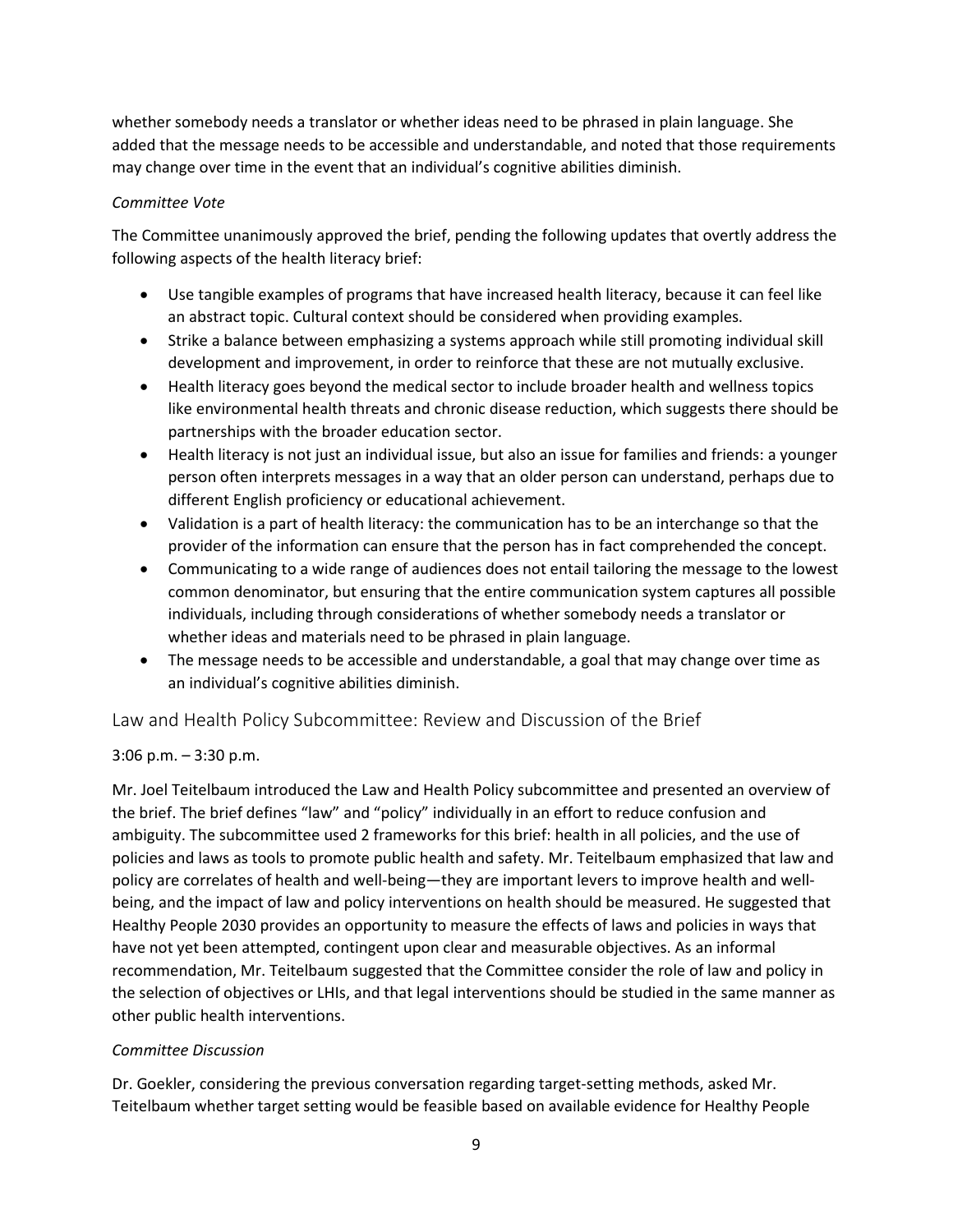objectives related to the law. He noted that the Network for Public Health Law is a valuable resource for evidence on the impact of health laws and policies; however, there likely would not be evidence to the extent there would be for other objectives. Dr. Richmond echoed interest in using law and policy in target setting, and highlighted examples of laws and policies related to injury prevention for which there is evidence to support their impact on population health outcomes. Dr. Fielding emphasized that not only are laws and policies determinants of health, but they define the various environments—social, economic, and to some extent physical—that influence population health; he would like to see that more directly communicated in the brief.

Dr. Fielding also raised concern about the phrase "health in all policies" (HiAP) because it appears health-centric, and instead recommended discussing multisector collaboration to present a win-win situation. Dr. Goekler agreed that HiAP is not conducive to cross-sector collaboration. Dr. Pittman emphasized that HiAP is not meant to be exclusionary, but denotes an inclusionary way of evaluating complex problems, and added that it presents a clearer and more understandable solution than multisector collaboration. Dr. Zohoori suggested modifying the phrase to be "well-being in all policies," and Dr. Kleinman replied that she has seen that approach successfully leveraged. Mr. Teitelbaum suggested adding multisector collaboration to the brief's description of HiAP, instead of in place of HiAP. Dr. Pronk suggested that the brief provide various examples of how the HiAP framework can be used, which could be tailored to a win-win approach to multisector collaboration or a focus on well-being instead of health. The Committee agreed that this would be consistent with the Healthy People 2030 framework.

Dr. Goekler noted that the health care perspective tends to focus specifically on health policy, and suggested that a multisectoral approach provides an opportunity to think more broadly about how a range of policies impact health.

Dr. Sondik highlighted the section of the brief that suggests that the Committee aim to enlist researchers to develop new and/or evaluate existing ways to assess the impacts of laws and policies on objectives; he suggested that the subcommittee develop a recommendation to the Committee. Dr. Kleinman responded that there could be more opportunities to explore more specific recommendations once the briefs have been finalized.

#### *Committee Vote*

The Committee unanimously approved the Law and Health Policy brief, pending the following updates:

- Add language that describes that laws and policies that define the social, economic, and physical environment of a community in a more direct way.
- Describe "health in all policies" as "health and well-being in all policies" and consider also mentioning "multisectoral collaboration."

## Health Promotion Subcommittee: Review and Discussion of the Brief

## 3:31 p.m. – 3:50 p.m.

Dr. Goekler introduced the Health Promotion subcommittee, and reminded the Committee that this brief had yet to be discussed with the Committee. The subcommittee conducted exploratory work to select the most appropriate definition of "health promotion" and determine how to measure it and how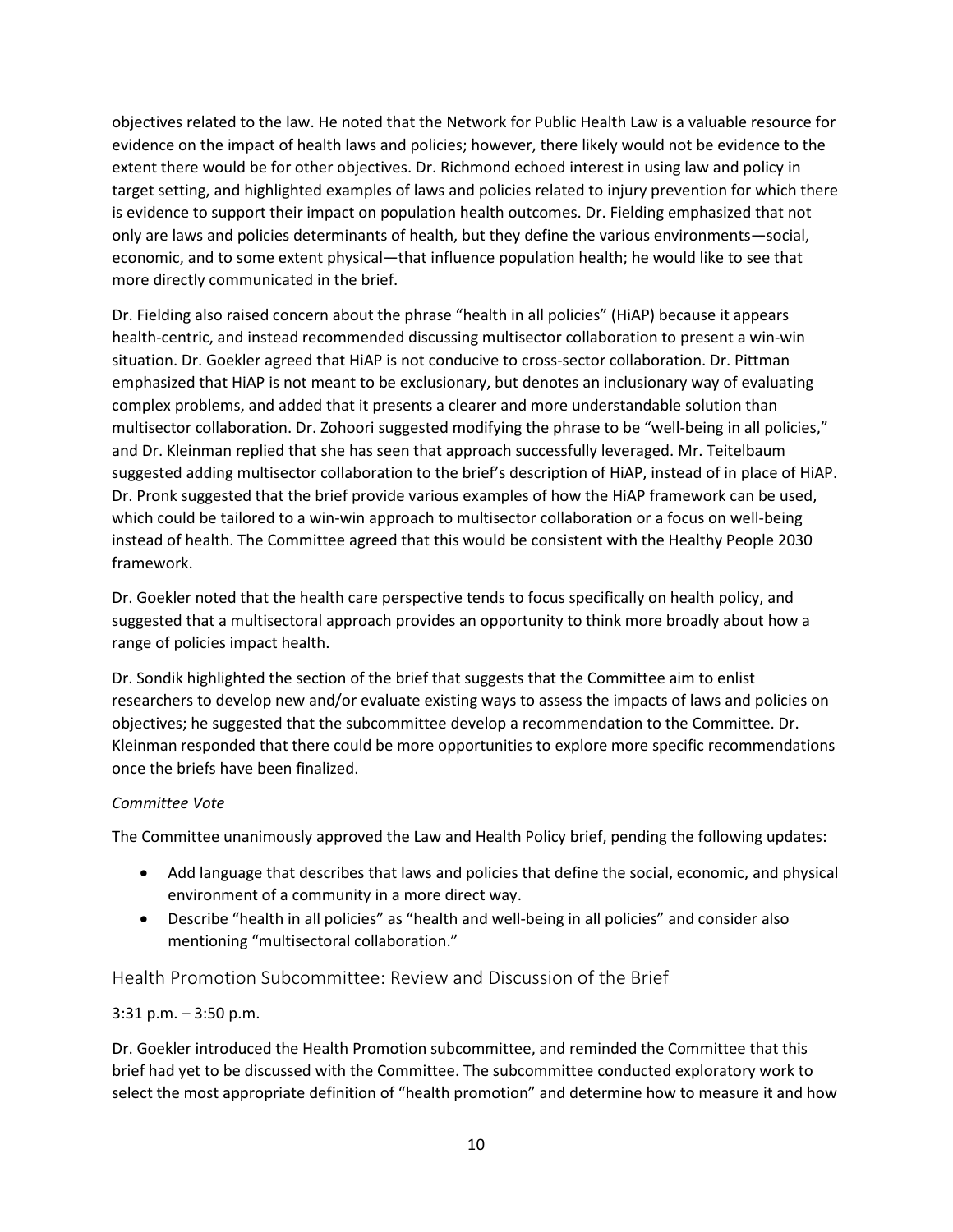to present it in the future. Dr. Goekler welcomed comments on the sections of the brief related to health promotion in addition to the related cross-cutting issues such as workforce development and the aging U.S. population that are discussed in the brief.

## *Committee Discussion*

Dr. Goekler noted that one previous comment was on whether the brief's section on health care costs and their relationship to health equity belonged in this brief, and if so, whether that section should be stronger. She also asked for the Committee's opinion on whether some of the information included in the brief, such as discussion on cross-cutting issues such as workforce development, aging, and technology, belong in a standard introduction to all briefs. Dr. Fielding agreed that an introduction would be helpful. Dr. Pronk also agreed with the idea of pulling out the cross-cutting issues that Dr. Goekler had raised and incorporating them into an overarching introduction, which would clean up the Health Promotion brief and also provide a more coherent general introduction. Dr. Kleinman agreed that an overarching introduction to all of the briefs would align well with the Healthy People 2030 framework, particularly the "Background: Past and Present" section.

Dr. Fielding also suggested including additional examples throughout the brief. Dr. Sondik noted that health equity is an important aspect of health promotion. Dr. Goekler agreed to strengthen the discussion of health equity ideas throughout the brief.

Based on the discussions of other briefs, Dr. Gómez suggested that the phrase "health promotion" be revised to "health and well-being promotion" to capture the broader goals that extend beyond individual behaviors, i.e., systems change. Dr. Pronk agreed that discussing "health and well-being promotion" within the section of the brief on Healthy People 2030 would align with the Healthy People 2030 framework.

# *Committee Vote*

The Committee unanimously approved the Health Promotion brief, pending the following updates:

- Incorporate cross-cutting issues, such as workforce development, aging, and technology, into an overarching introduction to the series of briefs, which could include information from the Healthy People 2030 framework.
- Consider adding examples throughout the brief.
- Strengthen the discussion of health equity within the brief.
- Consider the idea of "health and well-being promotion" to remain consistent with previous discussions about a broader scope of health.

# Meeting Summary: Recommendations, Action Items, and Next Steps

# 3:51 p.m. – 3:54 p.m.

Dr. Gómez reminded the Committee of the overlap between the content of many briefs; Dr. Kleinman asked subcommittees to incorporate all relevant feedback into their respective briefs. Dr. Pronk informed the Committee that the Health Equity, Complex Systems Science and Modeling, and Summary Measures briefs will be presented and discussed during the September 6–7, 2018, Committee meeting; the Committee will also receive updates and recommendations from the Stakeholder Engagement subcommittee and the Logic Model subcommittee.